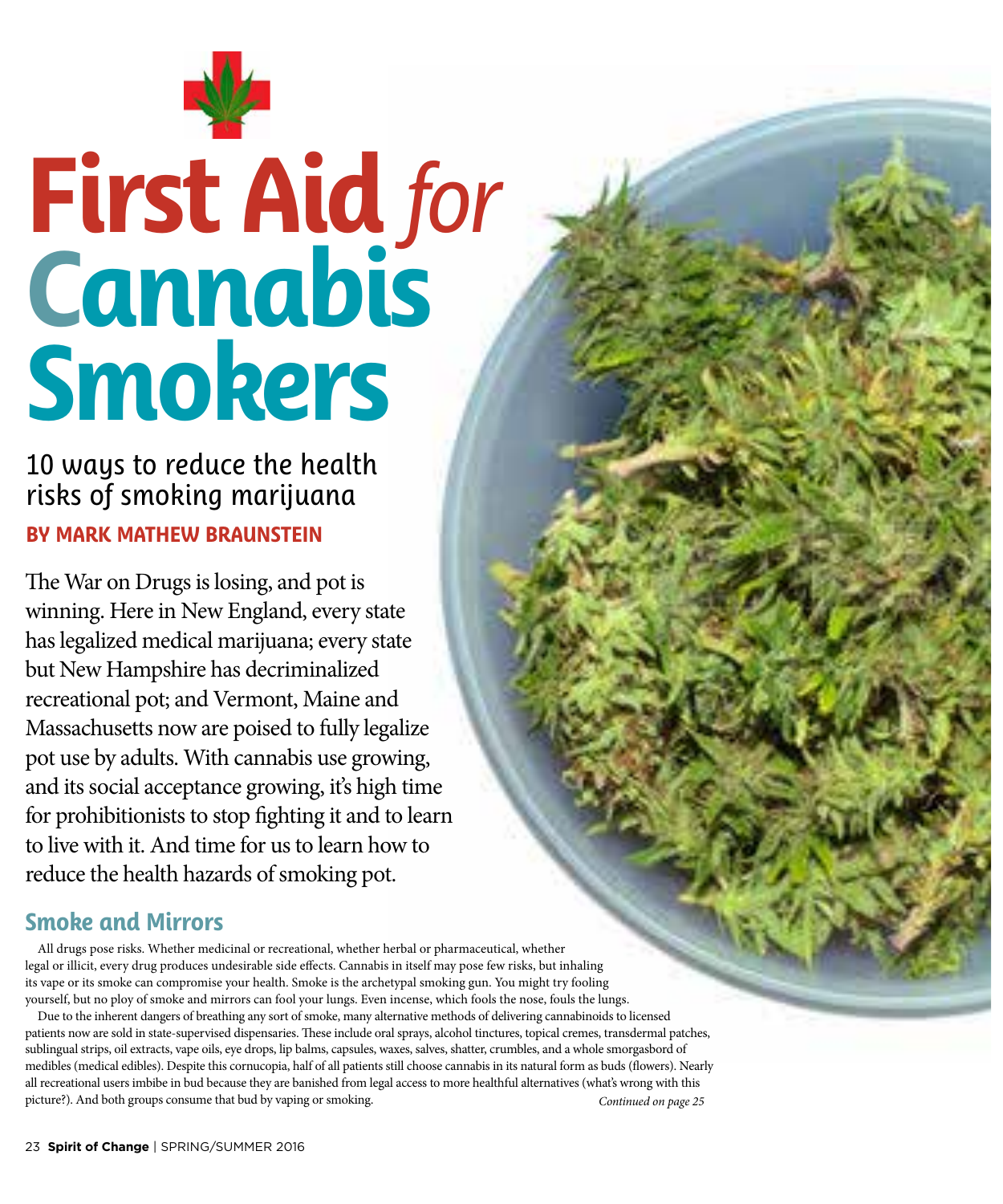# Ad 4.625" wide

## **FIRST AID FOR CANNABIS SMOKERS**

*Continued from page 23*

## **Coughs and Colds**

Cannabinoids contain the psychoactive and medicinal components of cannabis. Except for the palliative cannabinoids in cannabis and the addictive nicotine in tobacco, the smoke of the two herbs is quite similar. As smoke, both contain ash, tar, carbon monoxide, and a host of lesser known noxious fumes. As smoke, both can irritate the entire respiratory tract and cause coughing, wheezing, and spitting. As smoke, both can narrow air passages and thereby reduce lung capacity. As smoke, both can cause cellular damage to your lungs, which lowers your resistance to respiratory illnesses such as colds, fu, pneumonia, and bronchitis.

Studies link cannabis smoke to lung damage, but not to lung cancer. Statistical evidence indicates that Sixties hippies now in their sixties who continued lifelong casual smoking of pot, but never of tobacco, show no higher incidence of lung cancer than their peers who smoked neither. Preliminary evidence even indicates that cannabinoids can actually prevent or possibly reverse cancer. So among your average of 25,000 daily breaths of fresh air, do not worry about cancer from 25 tokes of cannabis smoke. Because worrying can cause more harm than smoking.

Still, smoke of any kind can only impair, not improve, pulmonary function, so you should observe some precautions to minimize that risk. The ten safeguards addressed here include: 1) The Breath; 2) Ignition Systems; 3) Rolling Papers; 4) Pipes; 5) Water Pipes; 6) Vaporizers; 7) Seeking Purity; 8) Seeking Potency; 9) Preserving Potency; 10) Green Diet

**1. Don't hold your breath!** Inhale deeply if you wish, but do not hold in that inhale. Once the delicate membranes of the cilia of your lungs are coated by the smoke-flled air, no length of holding your breath will promote any further absorption of the cannabinoids. Cannabinoids are quickly absorbed through the lungs. Tars, however, are absorbed more slowly. So holding your breath only further irritates your lungs with greater intake of those gummy tars, as well as yummy carbon monoxide. So take it easy, breathe easily, and don't hold that hit!

Several scientifc studies have proven the needlessness of the breathtaking experience of holding your breath. Ethnobotanic drug guru turned holistic health guru Andrew Weil, M.D., too, advocates not holding your breath. If you remain skeptical, perform some animals experiments, the animal being you. Guided by a stopwatch, go ahead and time yourself. A lifetime of smoking in your traditional manner might be a hard pattern to change. Yet the number one health safeguard you can apply to reduce lung damage is to not hold your breath.

**2. Ignition system tune-up time.** No scientific study sheds any light upon the health hazards of incendiary devices, commonly called lighters and matches. Still, the foul odors of these ignition systems convince us that they are unsafe. So beware that frst toke!

**LIGHTERS** fueled by petroleum distillates do not belong in your face. Butane in itself is far more toxic than cannabis, so the fumes from its combustion surely are more harmful, too. Avoid lighter pollution.

**MATCHES** are potentially safer if you patiently wait for the faming sulfur-tip to burn out before you hold the match to your bud. In practice, however, you inhale the burning sulfur when you strike the match. If you are smelling it, then you are breathing it. Hot air rises, so ignite that match high above your head.

**PIPES** can multiply the ignition problem. Smoked leisurely, especially during solo sessions, cannabis snufs out easily, requiring several stokes per bowl. Tat's toxic buildup. So here's a hot tip about sulfur-tip matches and butane lighters. Use just one match or one fick, not to light your pipe, but to light a candle.

**CANDLES** are true drug parafn-alia! Light a candle, set the tip of a toothpick afre on its fame, and toke up your pipe with the burning toothpick, not matchstick or candlestick. No sulfur or butane fumes in your face nor in your lungs. Natural fber wood to the rescue. Note that thin fat toothpicks burn truer than thicker round ones.

**SCREENS** for the bowls of pipes should never be homemade from aluminum foil punctured with pinholes. Afer just one use, the foil disintegrates. Where did it go? Into your lungs! Use the round screens sold in smoke shops made of more durable metals.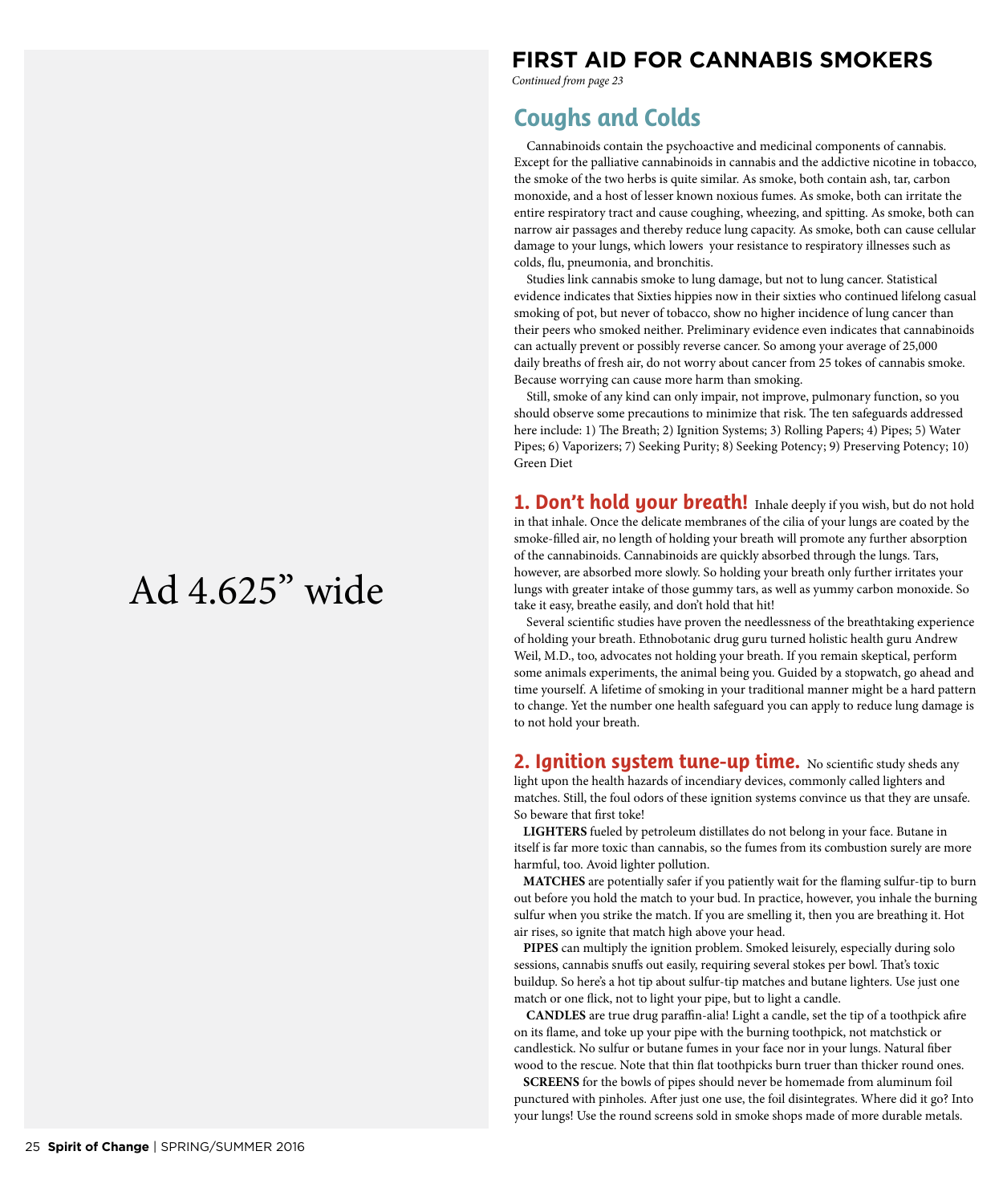But beware a thin coating of wax sometimes applied to assure a grip to the blade that cuts those circles. So frst toast a new screen over your candle before inserting it into the bowl of your pipe. If asked what you are doing, just say you are screening for drugs.

#### **3. Take an active role with rolling papers.** Rolling papers

of joints (cannabis cigarettes) hold the cannabis, hold back its combustion, and aerate its smoke. The thinner the joint, the more the aeration. But offering no psychoactive nor medicinal efect, even paper-thin paper adds to the toxic load, especially of ash. So be frugal with rolling papers.

Research shows that the cannabis in the roach (the butt) flters out tars streaming from the cannabis on the ember end, and does so more efectively than does a water pipe. But that helps only if you throw the roach out rather than smoke it down, which makes for a very expensive flter. So instead fll the butt end with some other herb, for instance oregano, and discard that.

Whatever the herb, the burning ember dangles perilously close to fngertips and to lips, and numerous studies have proven that burns are not conducive to good health. To prevent such burns, use smoking tips, which are like flter tips without the flter. While smoking tips are marketed commercially, you can roll your own from strips of thin non-corrugated cardboard, such as used for packaging, guess what, rolling papers and matchbooks. Or cut a beverage straw into flter-tip lengths. Do not use the plastic straws sold in supermarkets, but rather paper straws sold only in health food stores.

A sort of exterior smoking tip not discarded with each joint is the long, slender cigarette holder, similar to pipe stems. But then you might as well skip the paper and go straight to a pipe.

**4. Pipes are more than just pipe dreams.** Smoke is hot and dry. Same as does the desiccated air of indoor heating, smoke dries out your mouth and throat which makes you more susceptible to colds and fu. A pipe, especially its stem, cools down the smoke. The longer the stem, the cooler. Arm's length is long enough. That also keeps the burning match or lighter or toothpick far from your mouth. You inhale fewer of those fumes. And smoke never gets in your eyes.

The long stem must be segmented for dismantling for efficient cleaning. The inside wooden walls of the bowl and stem are very efficient tar traps, yet another benefit of using a pipe. Even better, the sticky tar in turn traps relatively heavy ash. Usually only the frst segment closest to the bowl ever needs cleaning, rarely the segment nearest you, an encouraging sign that your mouth is far from the tar .

Pipes are made of glass, metal, corn cob, stone, ceramic, and wood. Glass is fragile and breakable and difficult to clean. Metal imparts an unpleasing metallic taste to the smoke and is heavy to lug. Corn cob with its varnished outer shell burns so easily that the entire bowl is flammable. The safest bowls are inert ceramic or stone dead stone. Smoke shops stock soapstone and sandstone pipes, but with virtually no stems. That leaves wood as the safest option for pipes.

Wood as a natural fber even imparts an agreeable aroma to the smoke. Despite a plethora of pipes sold in smoke shops, segmented long-stemmed wooden pipes are more likely found in Asian Indian import stores. For a demonstration of short tokes from a long-stemmed segmented wooden pipe lit with toothpicks, view this Wall Street Journal (yes, Wall Street Journal) two-minute instructional video at: https://youtu. be/2Zp1DoxodW0.

#### **5. Water pipes and the big bong theory.** Water pipes, also

called bongs, are used in the belief that the water cools and moistens the otherwise hot and dry smoke. Just hearing their bubbling sound can be reassuring to your ears that you are doing a favor for your lungs. The power of suggestion is strong, but chemical analysis of the smoke proves that while water pipes do cool the smoke they really do not moisten it.

Although smoke bubbles passing through the water gain no moisture, the water does trap some particulate matter (ash), some water-soluble toxins such as hydrogen cyanide and hydrocarbons, and some tar. Most smokers fll their water pipes with cold water. Cold water cools the smoke, yes. But research shows that hot water better traps the tar. So here's a hot tip! Fill your water pipe with hot water, not cold.

Studies conducted with cannabis found that water pipes flter out proportionately more cannabinoids than tar, more than anyone would have suspected. Thus to

*Continued on page 27*

# 1/2 V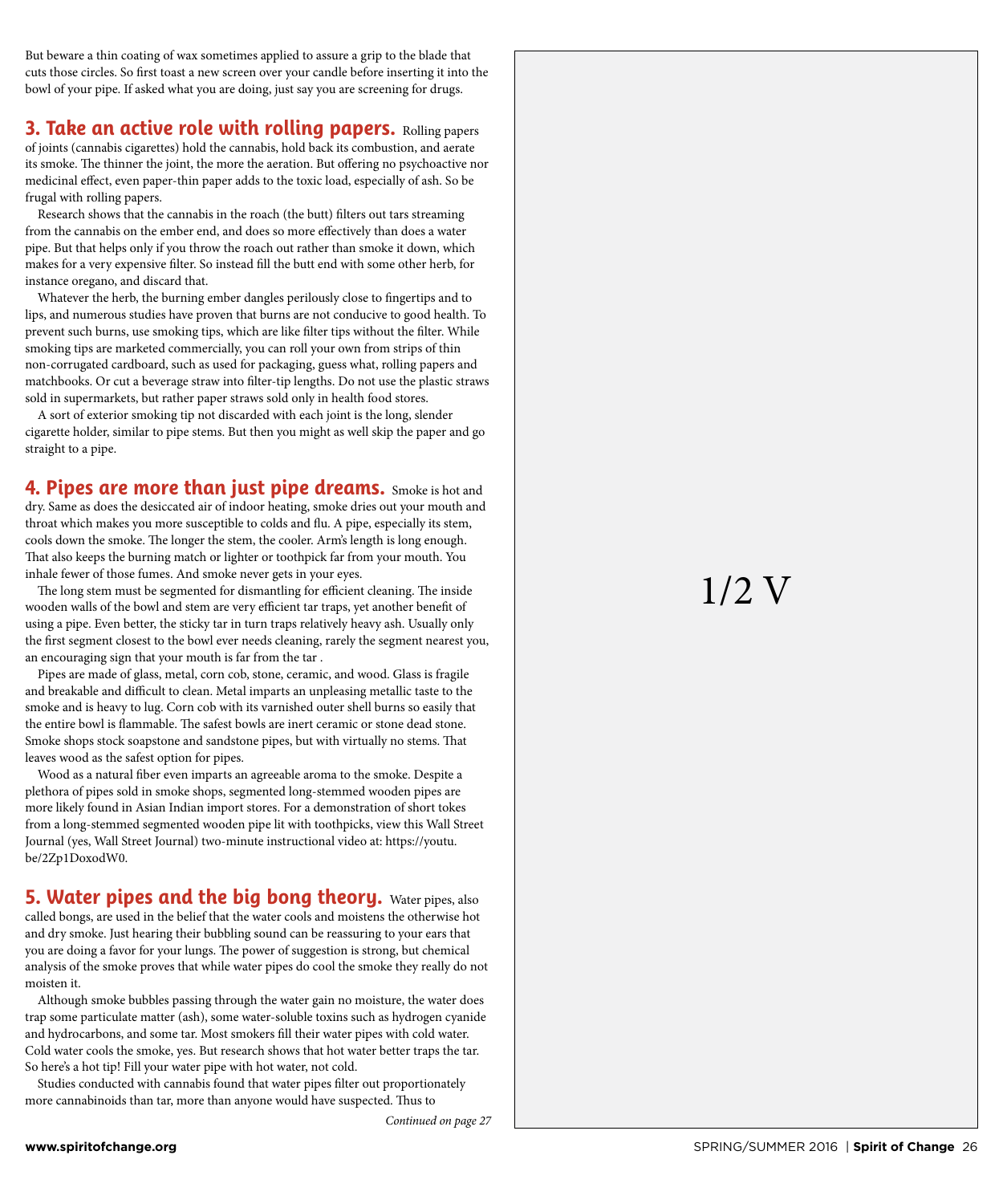### **FIRST AID FOR CANNABIS SMOKERS**

*Continued from page 26*

compensate for the lost cannabinoids, bong users end up smoking more and therefore inhaling more, not fewer, tars. As this cancels out any potential beneft of using a bong, better to ban the bong.

**6. Vaporizers don't go up in smoke.** So-called vaporizers do not create true vapor, but instead produce smolder, the semi-smoke that lingers from a snuffed out candle. The words smolder and smolderizer lack an appealing ring to them, so marketers coined the words vape and vaporizer. Cannabis burns and smokes at temperatures above 460 degrees F (238 degrees C), but volatizes and smolders between 266 and 446 degrees F (130 to 230 degrees C). Vaporizers volatize the herb, rather than burn it. While manufacturers promote their many vaporizers with much tripe and hype, vaping indeed is widely acknowledged to be less harmful than smoking.

In our new millennium, the latest model vaporizers offer features such as adjustable temperature controls, automatic shutofs, and battery-operated portability. Depending upon the brand of vaporizer, analysis shows that compared to cannabis smoke, cannabis smolder delivers far less carbon monoxide and none of the tar or noxious gases such as benzene, toluene, and naphthalene. But there's a catch.

THC is the crucial cannabinoid that produces cannabis' psychoactive efects, but many models of vaporizers deliver low proportions of the available THC. Most models instead deliver high proportions of the available cannabinol (CBN) and cannabidiol (CBD), which provide many of cannabis' medicinal effects. Thus most vaporizers are more useful to medical marijuana patients who then can vape less, but less appropriate for recreational potheads who then must vape more.

Vaporizers still can make you cough, especially if you are a novice vaper. Nevertheless the right models potentially can spare your lungs. Much depends upon what brand of vaporizer you're using and what sort of relief you're seeking. While many cannabis users still voice a clear preference for the efects of smoke over smolder, advocates for vaporizers suggest that such diehard smokers simply have tried the wrong models. Among many variables, this much is certain. Neither smolder nor smoke benefts human lungs. So even the best (and most expensive) of vaporizers are not total panaceas.

7. Seek purity. If given the choice, go organic. Compared to a melon or a mango fertilized with chemicals, sprayed with pesticides, and preserved with fungicides, an organically-grown fruit should taste better, and usually does. Ditto for organicallygrown cannabis. Chemical fertilizers such as ammonium nitrate, which in its isolated form is the active ingredient in homemade bombs, can truly blow your mind.

Be especially vigilant for pesticides. Cannabis is a costly crop to risk loss to insects, so some gardeners insure against losses with heavy doses of insecticides. That is as true for indoor cultivation as for outdoor. Is your cannabis on drugs? If you do not purchase yours at a state-licensed dispensary whose product is routinely analyzed for contaminants, conduct some crude drug testing at home. Crush a raw bud between your fngers. Its aroma should be pleasing and should stir your imagination with images of the verdant rainforests of Hawaii, not the petrochemical refneries of New Jersey. Still, the proof is in the puffing.

The varying aromas of the smoke from different strains is subtle, and smoke from any source tends to numb nasal passages. So don't expect to smell it while you're smoking it. Instead, trust your throat, lungs, and brain. If just a little puf causes you to cough or gives you a headache, don't blame the cannabis, blame the chemicals.

**8. Seek potency.** Coughing while smoking? Then you've just smoked too much. Coughing after smoking? Then you've been smoking too often. And what you've been smoking may be of low potency. To reduce lung irritation, seek high power flower which medicates you or elevates you with less huffing and puffing. Sift out twigs and seeds, and save low potency leaves for modes of delivery other than vaping or smoking. The more potent your smoke, the less you will toke. Simple arithmetic.

The new math of medicinal marijuana has opened new horizons. Over decades, cultivators hybridized strains with higher levels of THC but unwittingly bred out the cannabidiol (CBD) and cannabinol (CBN). As the CBD and CBN provide relief of many medical ailments, their low potency accounts for mixed results in human trials. With

# Ad 4.625" wide